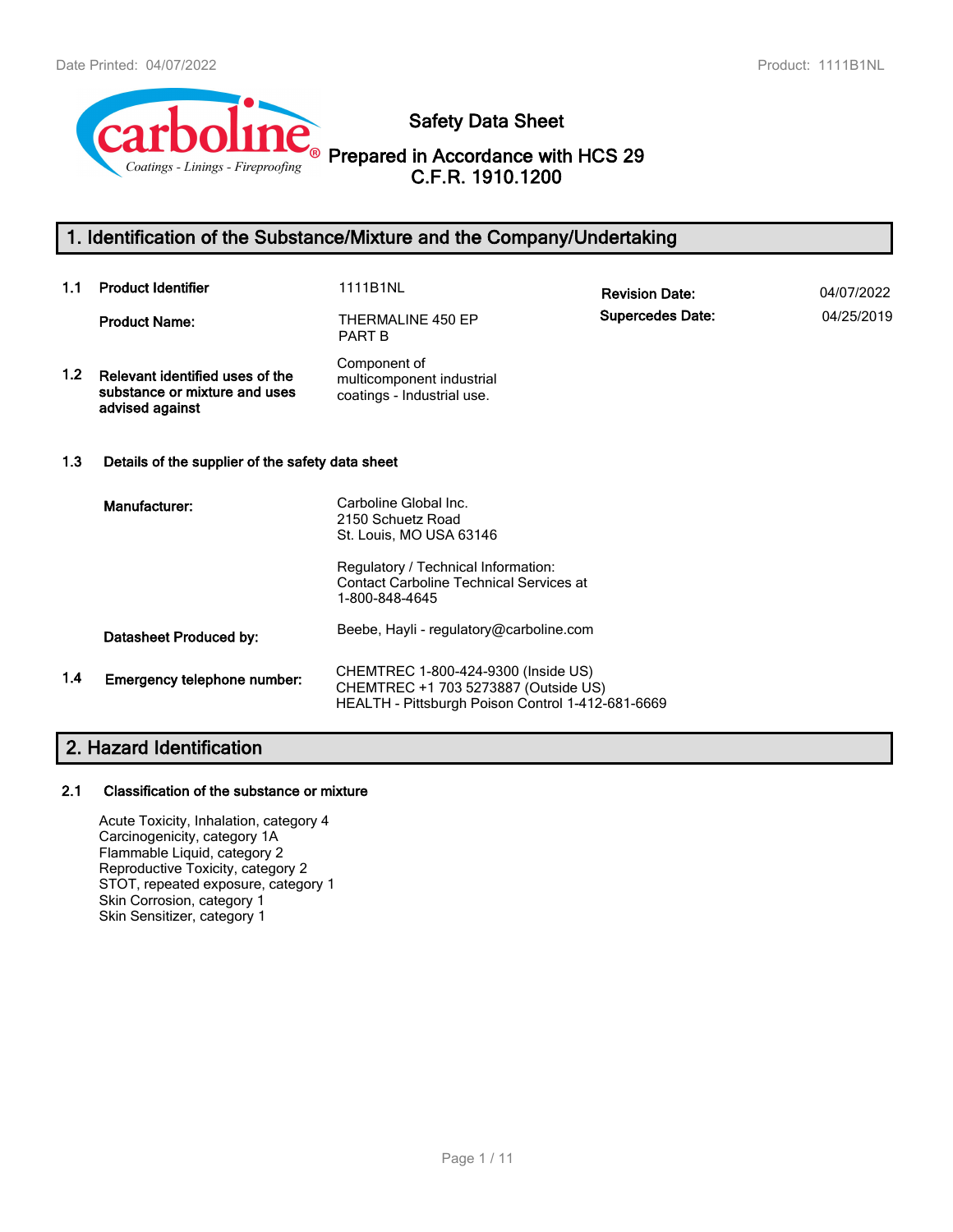### **Symbol(s) of Product**



#### **Signal Word**

Danger

#### **Named Chemicals on Label**

BENZYL ALCOHOL, TOLUENE, ISOPHORONEDIAMINE, MICROCRYSTALLINE SILICA

#### **HAZARD STATEMENTS**

| Flammable Liquid, category 2           | H <sub>225</sub>   | Highly flammable liquid and vapour.                                                                                                       |
|----------------------------------------|--------------------|-------------------------------------------------------------------------------------------------------------------------------------------|
| Skin Corrosion, category 1             | H314-1             | Causes severe skin burns and eye damage.                                                                                                  |
| Skin Sensitizer, category 1            | H317               | May cause an allergic skin reaction.                                                                                                      |
| Acute Toxicity, Inhalation, category 4 | H332               | Harmful if inhaled.                                                                                                                       |
| Carcinogenicity, category 1A           | H350-1A            | May cause cancer.                                                                                                                         |
| Reproductive Toxicity, category 2      | H361               | Suspected of damaging fertility or the unborn child.                                                                                      |
| STOT, repeated exposure, category 1    | H372               | Causes damage to organs through prolonged or repeated<br>exposure.                                                                        |
| <b>PRECAUTION PHRASES</b>              |                    |                                                                                                                                           |
|                                        | P201               | Obtain special instructions before use.                                                                                                   |
|                                        | P202               | Do not handle until all safety precautions have been read<br>and understood.                                                              |
|                                        | P210               | Keep away from heat/sparks/open flames/hot surfaces. - No<br>smoking.                                                                     |
|                                        | P <sub>235</sub>   | Keep cool.                                                                                                                                |
|                                        | P <sub>260</sub>   | Do not breathe dust/fume/gas/mist/vapours/spray.                                                                                          |
|                                        | P264               | Wash hands thoroughly after handling.                                                                                                     |
|                                        | P280               | Wear protective gloves/protective clothing/eye protection/<br>face protection.                                                            |
|                                        | P284               | Wear respiratory protection.                                                                                                              |
|                                        | P301+310           | IF SWALLOWED: Immediately call a POISON CENTER or<br>doctor/physician.                                                                    |
|                                        | P301+330+331       | IF SWALLOWED: Rinse mouth. Do NOT induce vomiting.                                                                                        |
|                                        | P302+352           | IF ON SKIN: Wash with plenty of soap and water.                                                                                           |
|                                        | P304+340           | IF INHALED: Remove victim to fresh air and keep at rest in a<br>position comfortable for breathing.                                       |
|                                        | P305+351+338       | IF IN EYES: Rinse cautiously with water for several minutes.<br>Remove contact lenses, if present and easy to do so.<br>Continue rinsing. |
|                                        | P305+P351+P3<br>38 | IF IN EYES: Rinse cautiously with water for several minutes.<br>Remove contact lenses, if present and easy to do so.<br>Continue rinsing. |
|                                        | P308+313           | IF exposed or concerned: Get medical advice/attention                                                                                     |
|                                        | P314               | Get medical advice/attention if you feel unwell.                                                                                          |
|                                        | P333+313           | If skin irritation or rash occurs: Get medical advice/attention.                                                                          |
|                                        | P363               | Wash contaminated clothing before reuse.                                                                                                  |
|                                        | P403+233           | Store in a well-ventilated place. Keep container tightly<br>closed.                                                                       |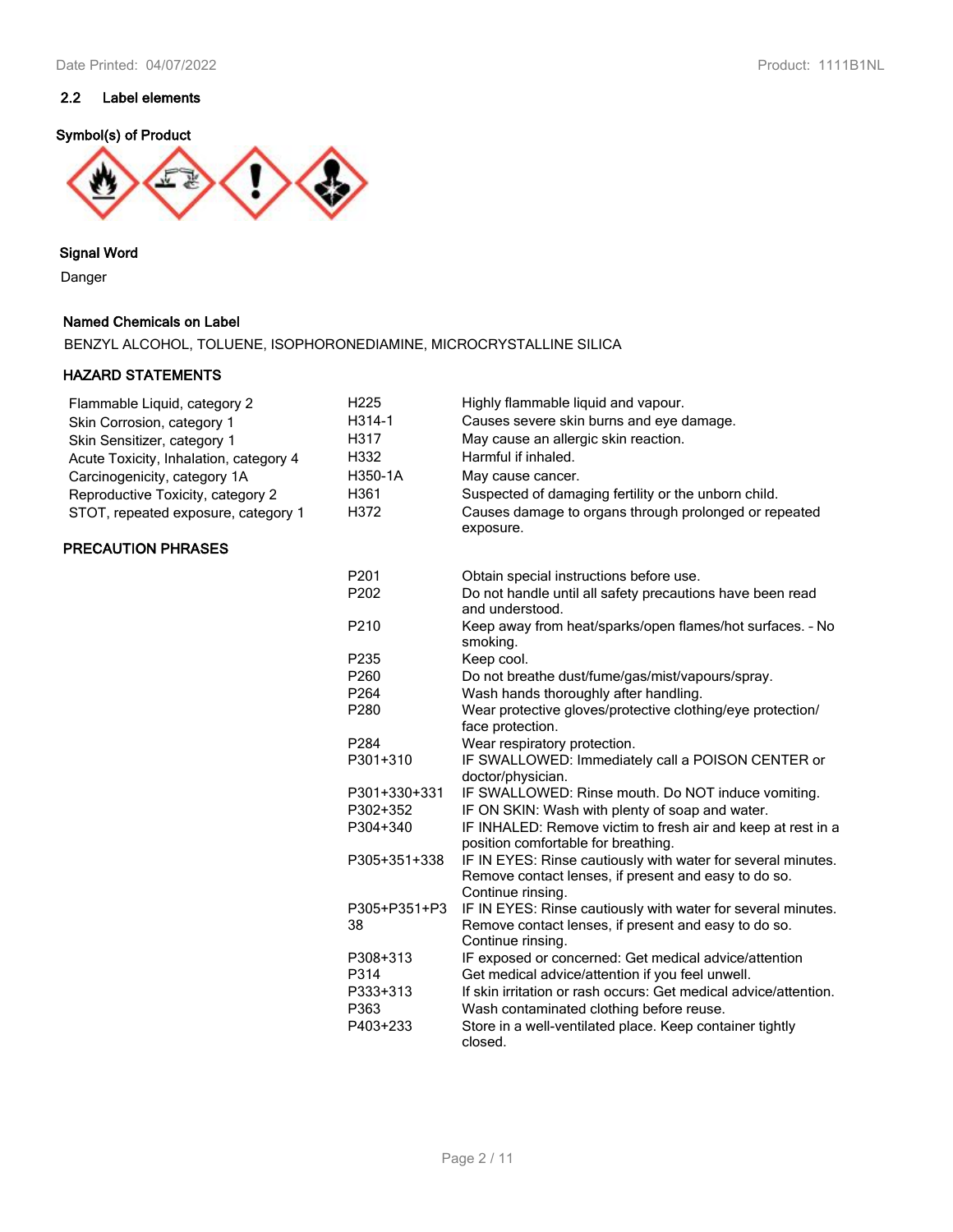#### **2.3 Other hazards**

No Information

#### **Results of PBT and vPvB assessment:**

The product does not meet the criteria for PBT/VPvB in accordance with Annex XIII.

#### **3. Composition/Information On Ingredients**

#### **3.2 Mixtures**

#### **Hazardous ingredients**

| Name According to EEC<br><b>MICROCRYSTALLINE</b><br><b>SILICA</b> | EINEC No.<br>238-878-4 | CAS-No.<br>14808-60-7 | $\underline{\mathcal{H}}$<br>$50 - 75$ | <b>Classifications</b><br>H350-372           | Carc. 1A, STOT RE 1                                                                                                                                                |
|-------------------------------------------------------------------|------------------------|-----------------------|----------------------------------------|----------------------------------------------|--------------------------------------------------------------------------------------------------------------------------------------------------------------------|
| <b>BENZYL ALCOHOL</b>                                             | 202-859-9              | 100-51-6              | $10 - 25$                              | H302-312-319-332                             | Acute Tox. 4 Dermal, Acute<br>Tox. 4 Inhalation, Acute Tox. 4<br>Oral, Eye Irrit. 2                                                                                |
| <b>ISOPHORONEDIAMIN</b><br>E.                                     | 220-666-8              | 2855-13-2             | $10 - 25$                              | H302-312-314-317-412                         | Acute Tox. 4 Dermal, Acute<br>Tox. 4 Oral, Aquatic Chronic<br>3. Skin Corr. 1, Skin Sens. 1A                                                                       |
| <b>TOLUENE</b>                                                    | 203-625-9              | 108-88-3              | $2.5 - 10$                             | H225-304-315-319-332-335-336<br>-361-370-412 | Acute Tox. 4 Inhalation,<br>Aquatic Chronic 3, Asp. Tox.<br>1, Eye Irrit. 2, Flam. Lig. 2,<br>Repr. 2, Skin Irrit. 2, STOT SE<br>1, STOT SE 3 NE, STOT SE<br>3 RTI |

| CAS-No.        | <b>M-Factors</b> |
|----------------|------------------|
| 14808-60-7     | n                |
| $100 - 51 - 6$ | n                |
| 2855-13-2      | n                |
| 108-88-3       | n                |
|                |                  |

**Additional Information:** The text for GHS Hazard Statements shown above (if any) is given in Section 16.

## **4. First-aid Measures**

#### **4.1 Description of First Aid Measures**

**AFTER INHALATION:** Give oxygen or artificial respiration if needed. Remove person to fresh air. If signs/symptoms continue, get medical attention.

**AFTER SKIN CONTACT:** In case of contact, immediately flush skin with plenty of water for at least 15 minutes while removing contaminated clothing and shoes. If skin irritation persists, call a physician.

**AFTER EYE CONTACT:** Rinse thoroughly with plenty of water for at least 15 minutes and consult a physician.

**AFTER INGESTION:** Do NOT induce vomiting. Never give anything by mouth to an unconscious person. If swallowed, call a poison control centre or doctor immediately.

#### **4.2 Most important symptoms and effects, both acute and delayed**

Harmful if swallowed. Causes burns. Risk of serious damage to the lungs (by aspiration). Vapours may cause drowsiness and dizziness. Corrosive after repeated contact with skin and mucous membranes.

#### **4.3 Indication of any immediate medical attention and special treatment needed**

Immediate medical attention is required.

When symptoms persist or in all cases of doubt seek medical advice.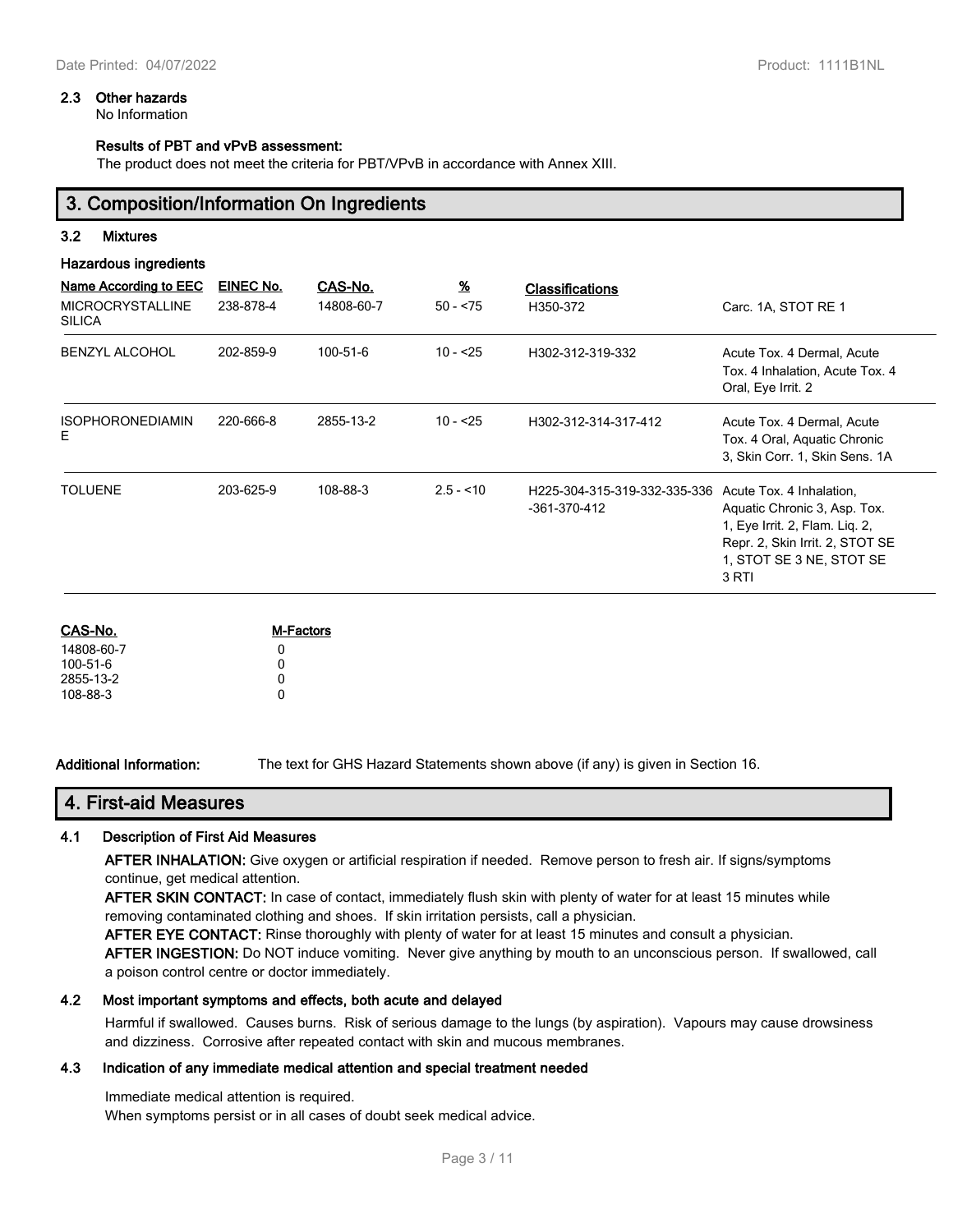### **5. Fire-fighting Measures**

#### **5.1 Extinguishing Media:**

Carbon Dioxide, Dry Chemical, Foam, Water Fog

**UNUSUAL FIRE AND EXPLOSION HAZARDS:** Flammable liquid. Vapours are heavier than air and may spread along floors. Vapours may form explosive mixtures with air. Vapors may travel to areas away from work site before igniting/flashing back to vapor source. Provide adequate ventilation. Prevent the creation of flammable or explosive concentrations of vapour in air and avoid vapour concentration higher than the occupational exposure limits. Keep away from heat/sparks/open flames/hot surfaces. - No smoking. Electrical installations / working materials must comply with the technological safety standards. Wear shoes with conductive soles.

#### **FOR SAFETY REASONS NOT TO BE USED:** No Information

**5.2 Special hazards arising from the substance or mixture**

No Information

#### **5.3 Advice for firefighters**

SPECIAL FIREFIGHTING PROCEDURES: In the event of fire, wear self-contained breathing apparatus. Cool containers / tanks with water spray. Flammable.

SPECIAL FIREFIGHTING PROTECTION EQUIPMENT: No Information

#### **6. Accidental Release Measures**

#### **6.1 Personal precautions, protective equipment and emergency procedures**

Ensure adequate ventilation. Evacuate personnel to safe areas. Remove all sources of ignition. To avoid ignition of vapours by static electricity discharge, all metal parts of the equipment must be grounded. Wear personal protective equipment. For personal protection see section 8.

#### **6.2 Environmental precautions**

Do not allow material to contaminate ground water system. Prevent product from entering drains.

#### **6.3 Methods and material for containment and cleaning up**

Prevent further leakage or spillage if safe to do so. Contain spillage, soak up with non-combustible absorbent material, (e.g. sand, earth, diatomaceous earth, vermiculite) and transfer to a container for disposal according to local / national regulations (see section 13).

#### **6.4 Reference to other sections**

No Information

### **7. Handling and Storage**

#### **7.1 Precautions for safe handling**

**INSTRUCTIONS FOR SAFE HANDLING :** Keep containers dry and tightly closed to avoid moisture absorption and contamination. Prepare the working solution as given on the label(s) and/or the user instructions. Do not breathe vapours or spray mist. Ensure all equipment is electrically grounded before beginning transfer operations. Do not use sparking tools. Do not get in eyes, on skin, or on clothing. Use only with adequate ventilation/personal protection. Wash thoroughly after handling.

**PROTECTION AND HYGIENE MEASURES :** Handle in accordance with good industrial hygiene and safety practice. Wash hands before breaks and at the end of workday. When using, do not eat, drink or smoke.

#### **7.2 Conditions for safe storage, including any incompatibilities**

#### **CONDITIONS TO AVOID:** Heat, flames and sparks.

**STORAGE CONDITIONS:** Keep container closed when not in use. Store in a dry, well ventilated place away from sources of heat, ignition and direct sunlight.

#### **7.3 Specific end use(s)**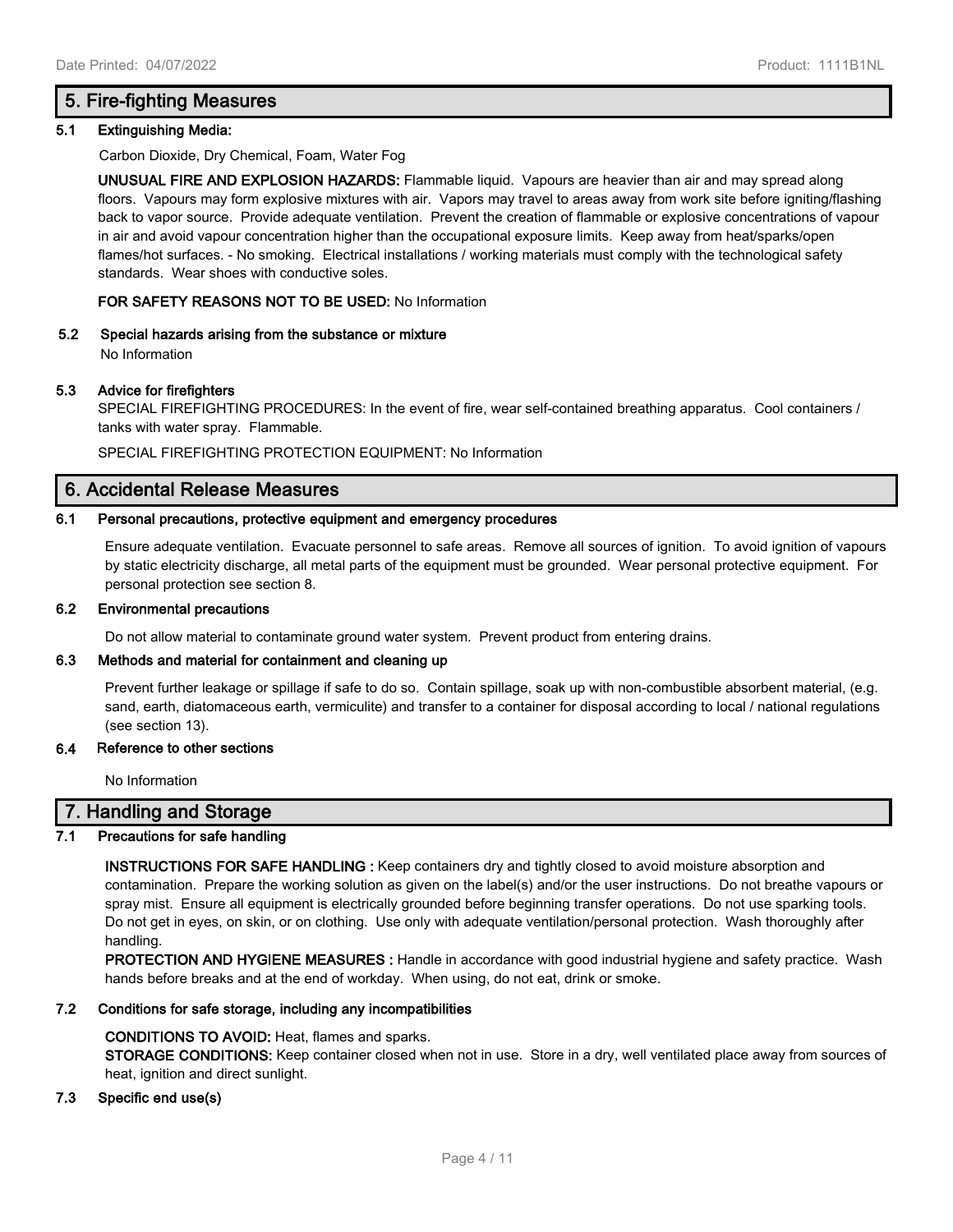No specific advice for end use available.

#### **8. Exposure Controls/Personal Protection**

#### **8.1 Control parameters**

#### **Ingredients with Occupational Exposure Limits (US)**

| Name                     | CAS-No.    | <b>ACGIH TWA</b> | <b>ACGIH STEL</b>           | <b>ACGIH Ceiling</b> |
|--------------------------|------------|------------------|-----------------------------|----------------------|
| MICROCRYSTALLINE SILICA  | 14808-60-7 | 0.025 MGM3       | N/E                         | N/E                  |
| <b>BENZYL ALCOHOL</b>    | 100-51-6   | N/E              | N/E                         | N/E                  |
| <b>ISOPHORONEDIAMINE</b> | 2855-13-2  | N/E              | N/E                         | N/E                  |
| <b>TOLUENE</b>           | 108-88-3   | 20 PPM           | N/E                         | N/E                  |
| <u>Name</u>              | CAS-No.    | <b>OSHA PEL</b>  | <b>OSHA STEL</b>            |                      |
| MICROCRYSTALLINE SILICA  | 14808-60-7 | 0.05 MGM3        | N/E                         |                      |
| <b>BENZYL ALCOHOL</b>    | 100-51-6   | N/E              | N/E                         |                      |
| <b>ISOPHORONEDIAMINE</b> | 2855-13-2  | N/E              | N/E                         |                      |
| <b>TOLUENE</b>           | 108-88-3   | $200$ ppm        | 560 MGM3, 150<br><b>PPM</b> |                      |

**FURTHER ADVICE:** Refer to the regulatory exposure limits for the workforce enforced in each country. Some components may not have been classified under the EU CLP Regulation.

#### **8.2 Exposure controls**

#### **Personal Protection**

**RESPIRATORY PROTECTION:** In order to avoid inhalation of spray-mist and sanding dust, all spraying and sanding must be done wearing adequate respirator. Use only with ventilation to keep levels below exposure guidelines reported in this document. User should test and monitor exposure levels to ensure all personnel are below guidelines. If not sure, or not able to monitor, use State or federally approved supplied air respirator. For silica containing coatings in a liquid state, and/or if no exposure limits are established above, air-supplied respirators are generally not required.

#### **EYE PROTECTION:** Safety glasses with side-shields.

**HAND PROTECTION:** Gloves should be discarded and replaced if there is any indication of degradation or chemical breakthrough. Impervious gloves. Request information on glove permeation properties from the glove supplier. Lightweight protective clothing

**OTHER PROTECTIVE EQUIPMENT:** Ensure that eyewash stations and safety showers are close to the workstation location. **ENGINEERING CONTROLS:** Avoid contact with skin, eyes and clothing. Ensure adequate ventilation, especially in confined areas.

### **9. Physical and Chemical Properties**

#### **9.1 Information on basic physical and chemical properties Appearance:** Tan Liquid

| <b>Physical State</b> | Liquid     |
|-----------------------|------------|
| Odor                  | Ammoniacal |
| Odor threshold        | N/D        |
| рH                    | N/D        |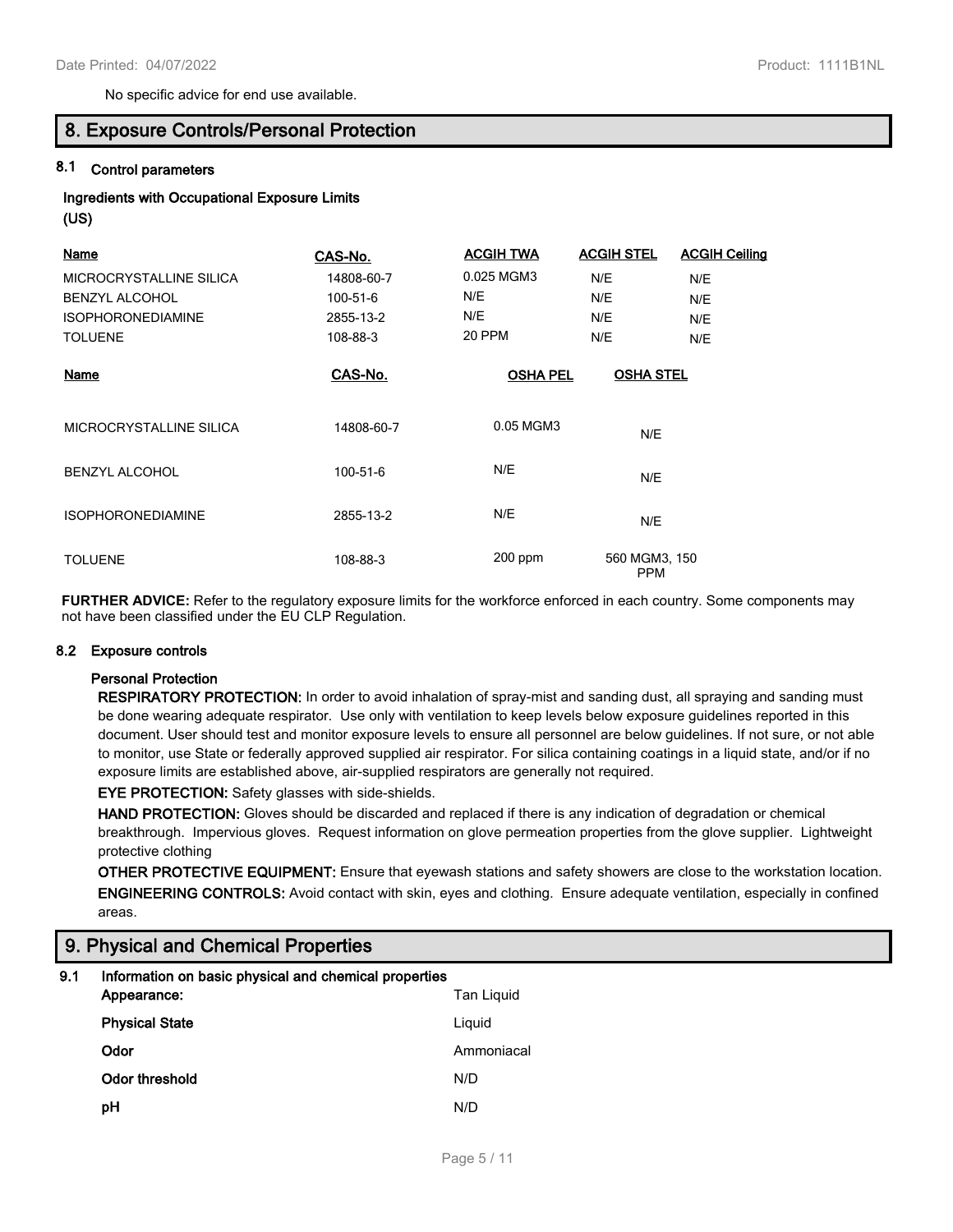| N/D                           |
|-------------------------------|
| 232 F (111 C) - 401 F (205 C) |
| 60F (16C)                     |
| Slower Than Ether             |
| Not determined                |
| $1.3 - 13.0$                  |
| N/D                           |
| Heavier than Air              |
| Not determined                |
| N/D                           |
| Not determined                |
| Not determined                |
| Not determined                |
| Unknown                       |
| Not determined                |
| Not determined                |
|                               |
| 119                           |
| 1.606                         |
|                               |

### **10. Stability and Reactivity**

#### **10.1 Reactivity**

No reactivity hazards known under normal storage and use conditions.

#### **10.2 Chemical stability**

Stable under normal conditions.

#### **10.3 Possibility of hazardous reactions**

Hazardous polymerisation does not occur.

#### **10.4 Conditions to avoid**

Heat, flames and sparks.

#### **10.5 Incompatible materials**

Strong oxidizing agents.

#### **10.6 Hazardous decomposition products**

Carbon dioxide (CO2), carbon monoxide (CO), oxides of nitrogen (NOx), dense black smoke.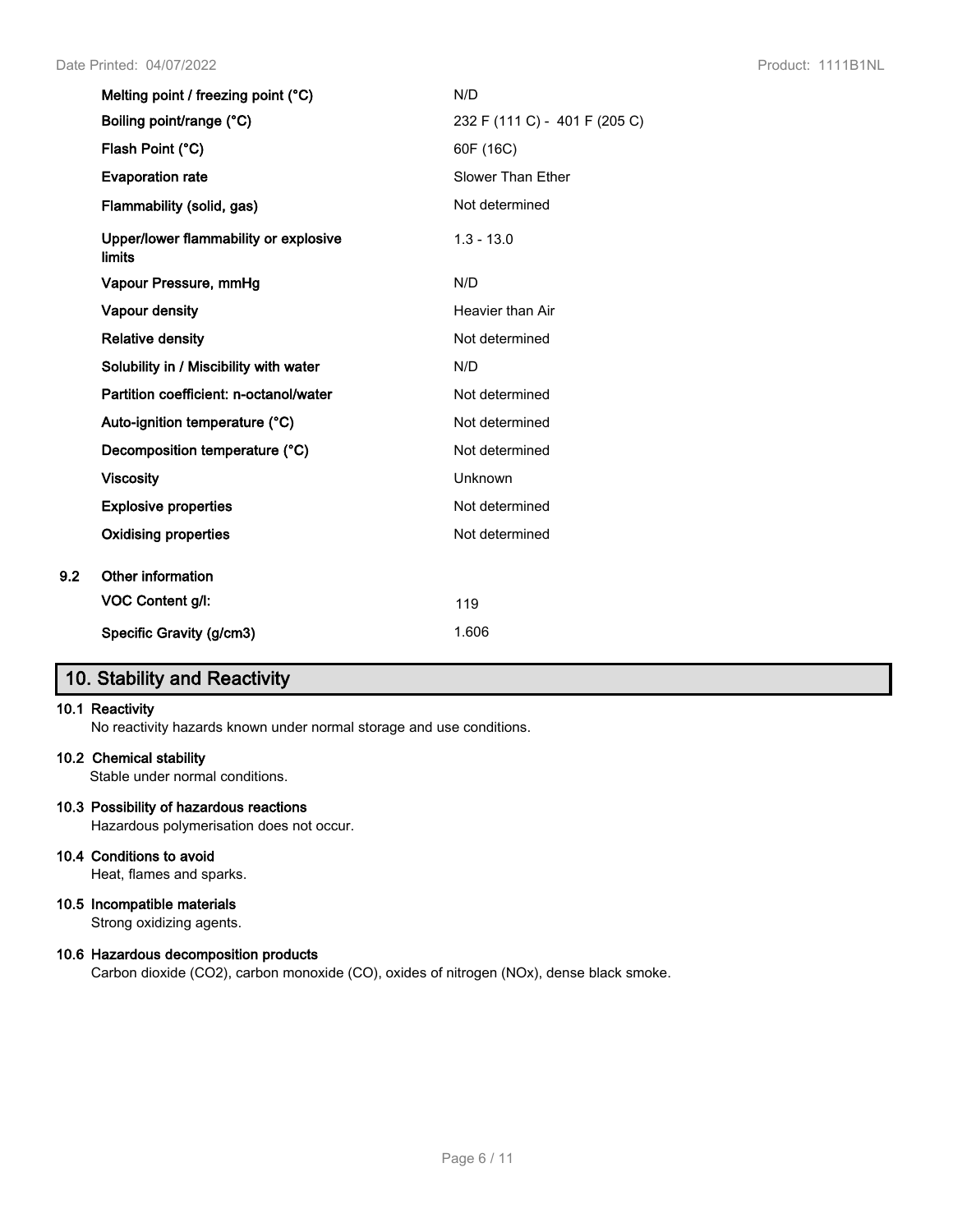### **11. Toxicological Information**

| 11.1 | Information on toxicological effects |                                       |  |  |
|------|--------------------------------------|---------------------------------------|--|--|
|      | <b>Acute Toxicity:</b>               |                                       |  |  |
|      | Oral LD50:                           | N/D                                   |  |  |
|      | <b>Inhalation LC50:</b>              | N/D                                   |  |  |
|      | Irritation:                          | Unknown                               |  |  |
|      | Corrosivity:                         | Skin Corrosion, category 1            |  |  |
|      | Sensitization:                       | Skin Sensitizer, category 1           |  |  |
|      | Repeated dose toxicity:              | Repeated exposure (lungs): categpry 1 |  |  |
|      | Carcinogenicity:                     | Carcinogenicity, category 1A          |  |  |
|      | Mutagenicity:                        | Unknown                               |  |  |
|      | <b>Toxicity for reproduction:</b>    | Reproductive Toxicity, category 2     |  |  |
|      | STOT-single exposure:                | Unknown                               |  |  |
|      | STOT-repeated exposure:              | STOT, repeated exposure, category 1   |  |  |
|      | <b>Aspiration hazard:</b>            | Unknown                               |  |  |

**If no information is available above under Acute Toxicity then the acute effects of this product have not been tested. Data on individual components are tabulated below:**

| CAS-No.    | <b>Chemical Name</b>     | Oral LD50               | Dermal LD50                    | Vapor LC50                            | Gas LC50 | <b>Dust/Mist</b><br><u>LC50</u> |
|------------|--------------------------|-------------------------|--------------------------------|---------------------------------------|----------|---------------------------------|
| 14808-60-7 | MICROCRYSTALLINE SILICA  | 22500 mg/kg             | Not Available                  | Not Available                         | 0.000    | 0.000                           |
| 100-51-6   | <b>BENZYL ALCOHOL</b>    | 1230 mg/kg<br>rat. oral | 2000 mg/kg,<br>dermal, rabbit  | 4176 mg/l /<br>4h, Inh, Rat           |          |                                 |
| 2855-13-2  | <b>ISOPHORONEDIAMINE</b> | 500 mg/kg<br>oral       |                                | Not Available                         |          |                                 |
| 108-88-3   | <b>TOLUENE</b>           | 5000 mg/kg<br>rat oral  | 12267 mg/kg,<br>dermal, rabbit | 8000 ppm/4<br>hrs, rat,<br>inhalation | 0.000    | 0.000                           |

#### **Additional Information:**

This product contains silica which is classified by IARC as a known human carcinogen (Group 1). Crystalline silica is known to cause silicosis. The classification(s) is/are relevant when exposed to these respirable substances in dust or powder form only, including cured product that is subject to sanding, grinding, cutting, or other surface preparation activities.

| 12. Ecological Information |         |  |
|----------------------------|---------|--|
| 12.1<br>Toxicity:          |         |  |
| EC50 48hr (Daphnia):       | Unknown |  |
| IC50 72hr (Algae):         | Unknown |  |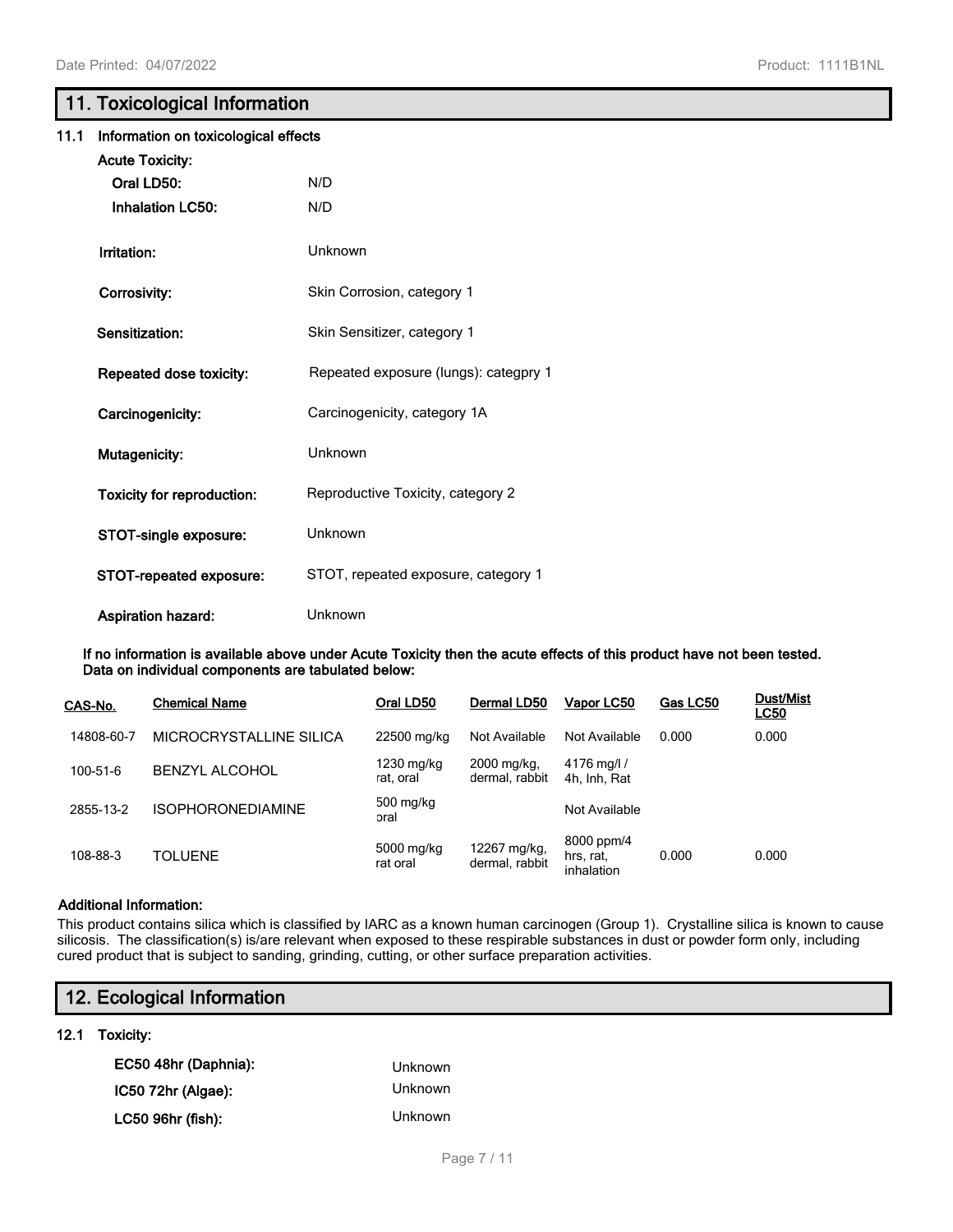|                  | 12.2 Persistence and degradability:           |                          | <b>Unknown</b>                                                                     |                                          |                  |                  |  |
|------------------|-----------------------------------------------|--------------------------|------------------------------------------------------------------------------------|------------------------------------------|------------------|------------------|--|
| 12.3             | Bioaccumulative potential:                    |                          | <b>Unknown</b>                                                                     |                                          |                  |                  |  |
| 12.4             | Mobility in soil:                             |                          | <b>Unknown</b>                                                                     |                                          |                  |                  |  |
| 12.5             | <b>Results of PBT and vPvB</b><br>assessment: |                          | The product does not meet the criteria for PBT/VPvB in accordance with Annex XIII. |                                          |                  |                  |  |
| 12.6             | Other adverse effects:                        |                          |                                                                                    | <b>Unknown</b>                           |                  |                  |  |
| CAS-No.          |                                               | <b>Chemical Name</b>     |                                                                                    | <b>EC50 48hr</b>                         | IC50 72hr        | <b>LC50 96hr</b> |  |
|                  | 14808-60-7                                    | MICROCRYSTALLINE SILICA  |                                                                                    | No information                           | No information   | No information   |  |
| 100-51-6         |                                               | <b>BENZYL ALCOHOL</b>    |                                                                                    | 230 mg/l (Daphnia)                       | 700 mg/l (Algae) | 10 mg/l (Fish)   |  |
| 2855-13-2        |                                               | <b>ISOPHORONEDIAMINE</b> |                                                                                    | No information                           | No information   | No information   |  |
| 108-88-3         |                                               | <b>TOLUENE</b>           |                                                                                    | 6 mg/l (Daphnia magna) 12.5 mg/L (Algae) |                  | 5.8 mg/L (Fish)  |  |
| <b>The State</b> |                                               |                          |                                                                                    |                                          |                  |                  |  |

### **13. Disposal Considerations**

**13.1 WASTE TREATMENT METHODS:** Do not burn, or use a cutting torch on, the empty drum. If recycling is not practicable, dispose of in compliance with local regulations. Dispose of in accordance with local regulations. Empty containers should be taken to an approved waste handling site for recycling or disposal.

### **14. Transport Information**

| 14.1 | UN number                                                                   | <b>UN3469</b>               |
|------|-----------------------------------------------------------------------------|-----------------------------|
|      | 14.2 UN proper shipping name                                                | Paint, Flammable, Corrosive |
|      | <b>Technical name</b>                                                       | N/A                         |
| 14.3 | Transport hazard class(es)                                                  | 3                           |
|      | Subsidiary shipping hazard                                                  | 8                           |
| 14.4 | Packing group                                                               | $\mathsf{I}$                |
| 14.5 | <b>Environmental hazards</b>                                                | Unknown                     |
| 14.6 | Special precautions for user                                                | Unknown                     |
|      | $EmS-No.$ :                                                                 | $F-E. S-C$                  |
| 14.7 | Transport in bulk according to Annex II<br>of MARPOL 73/78 and the IBC code | Unknown                     |

### **15. Regulatory Information**

**15.1 Safety, health and environmental regulations/legislation for the substance or mixture:**

### **U.S. Federal Regulations: As follows -**

### **CERCLA - Sara Hazard Category**

This product has been reviewed according to the EPA 'Hazard Categories' promulgated under Sections 311 and 312 of the Superfund Amendment and Reauthorization Act of 1986 (SARA Title III) and is considered, under applicable definitions, to meet the following categories:

Flammable (gases, aerosols, liquids, or solids), Carcinogenicity, Acute Toxicity (any route of exposure), Reproductive toxicity, Skin Corrosion or Irritation, Respiratory or Skin Sensitization, Specific target organ toxicity (single or repeated exposure)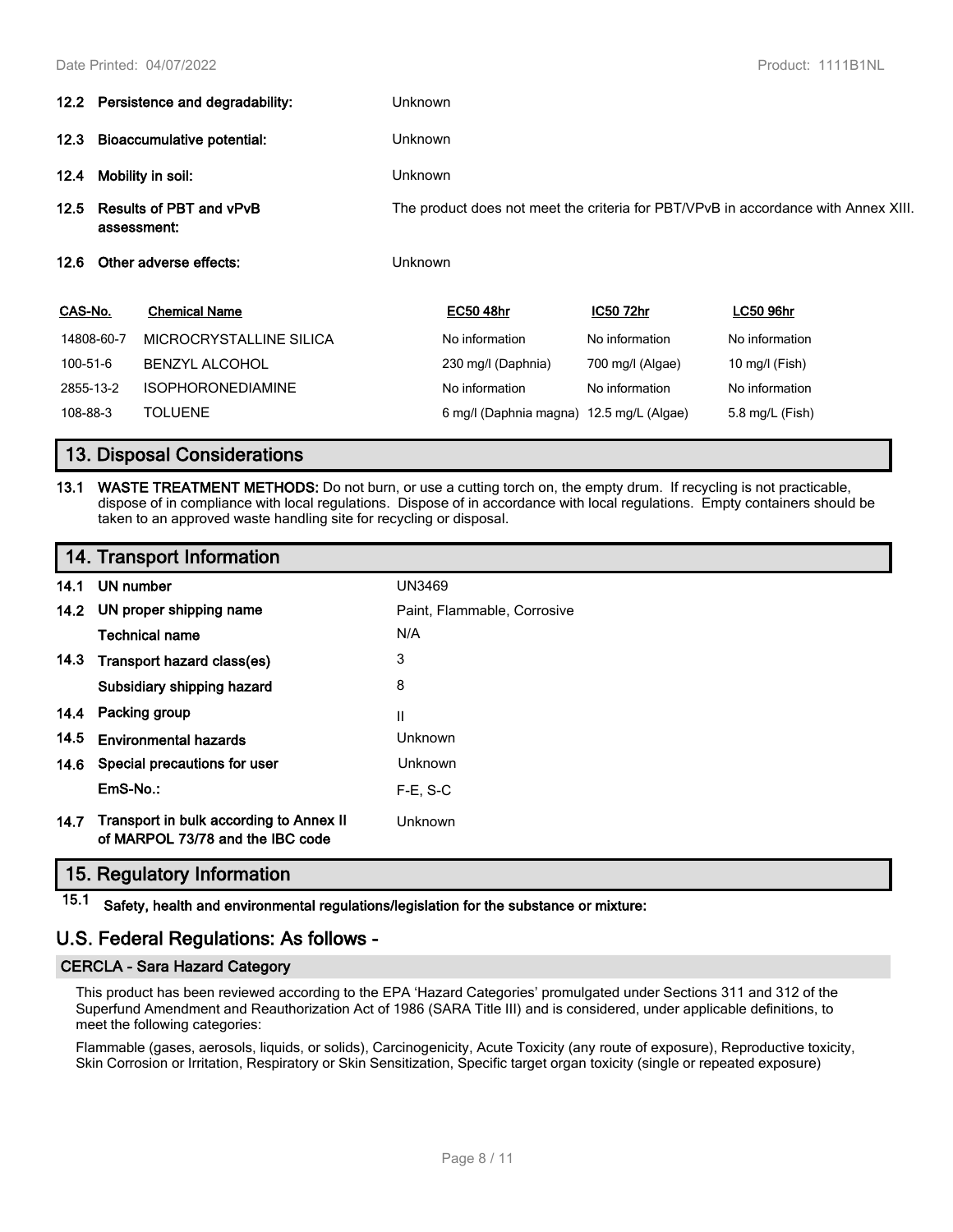# **Sara Section 313:**

This product contains the following substances subject to the reporting requirements of Section 313 of Title III of the Superfund Amendment and Reauthorization Act of 1986 and 40 CFR part 372:

| <b>Chemical Name</b> | <b>CAS-No.</b> | <u>%</u> |
|----------------------|----------------|----------|
| <b>TOLUENE</b>       | 108-88-3       | 5.86     |

#### **Toxic Substances Control Act:**

All components of this product are either listed on the TSCA Inventory or are exempt.

This product contains the following chemical substances subject to the reporting requirements of TSCA 12(B) if exported from the United States:

No TSCA 12(b) components exist in this product.

#### **U.S. State Regulations: As follows -**

#### **New Jersey Right-to-Know:**

The following materials are non-hazardous, but are among the top five components in this product.

| <b>Chemical Name</b>       | CAS-No.             |
|----------------------------|---------------------|
| ALUMINUM SILICATE          | 1332-58-7           |
| AMINE ADDUCT               | <b>CONFIDENTIAL</b> |
| Pennsylvania Right-To-Know |                     |

The following non-hazardous ingredients are present in the product at greater than 3%.

| <b>Chemical Name</b>             | CAS-No.      |
|----------------------------------|--------------|
| ALUMINUM SILICATE                | 1332-58-7    |
| AMINE ADDUCT                     | CONFIDENTIAL |
| <b>CALIFORNIA PROPOSITION 65</b> |              |

WARNING: Cancer and Reproductive Harm -- www.P65Warnings.ca.gov

### **International Regulations: As follows -**

#### **\* Canadian DSL:**

All chemical ingredients included on inventory (DSL)

#### **15.2 Chemical Safety Assessment:**

No Chemical Safety Assessment has been carried out for this substance/mixture by the supplier.

### **16. Other Information**

#### **Text for GHS Hazard Statements shown in Section 3 describing each ingredient:**

| H <sub>225</sub> | Highly flammable liquid and vapour.           |
|------------------|-----------------------------------------------|
| H302             | Harmful if swallowed.                         |
| H304             | May be fatal if swallowed and enters airways. |
| H312             | Harmful in contact with skin.                 |
| H314             | Causes severe skin burns and eye damage.      |
| H315             | Causes skin irritation.                       |
| H317             | May cause an allergic skin reaction.          |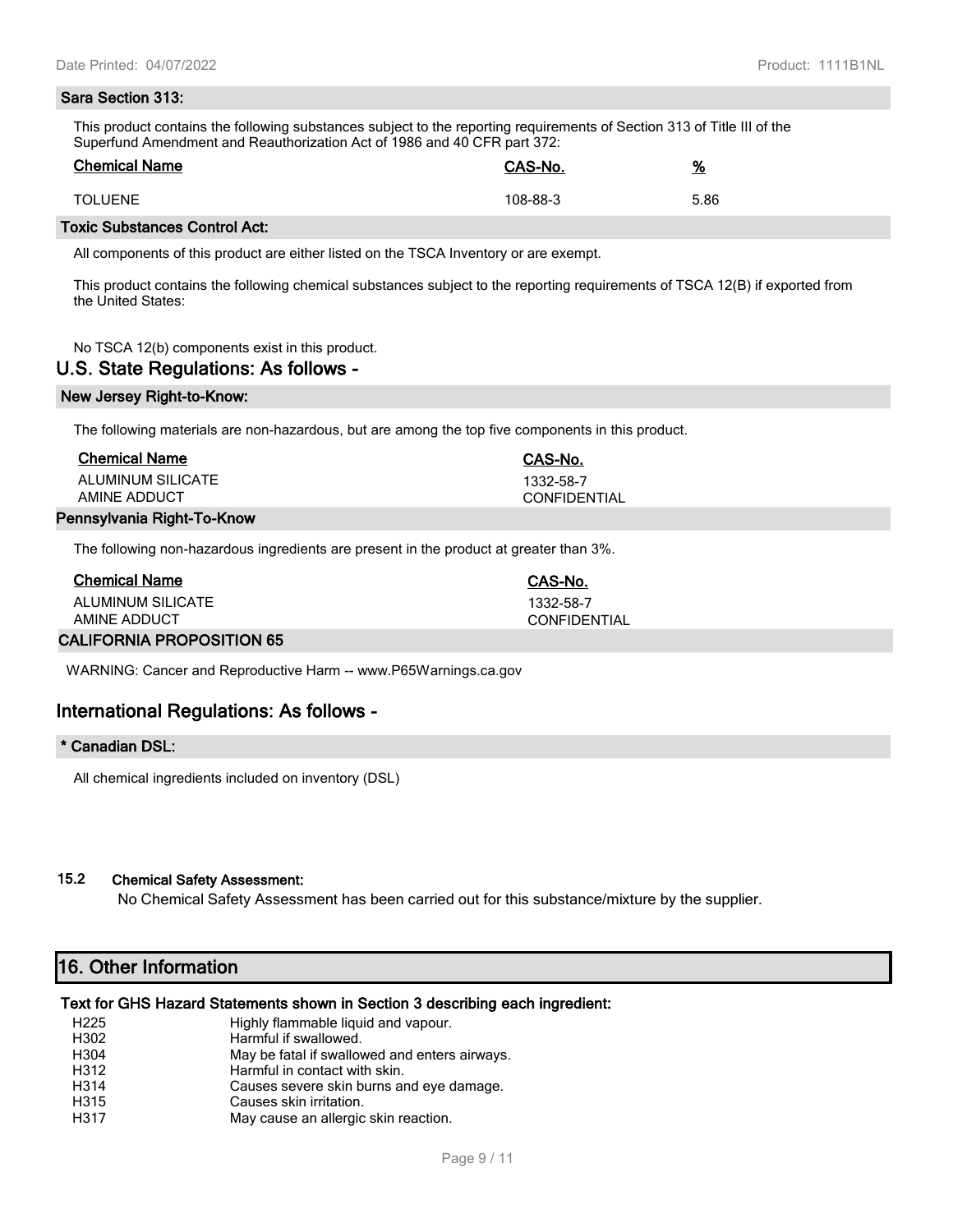| H319 | Causes serious eye irritation.                                  |
|------|-----------------------------------------------------------------|
| H332 | Harmful if inhaled.                                             |
| H335 | May cause respiratory irritation.                               |
| H336 | May cause drowsiness or dizziness.                              |
| H350 | May cause cancer.                                               |
| H361 | Suspected of damaging fertility or the unborn child.            |
| H370 | Causes damage to organs.                                        |
| H372 | Causes damage to organs through prolonged or repeated exposure. |
| H412 | Harmful to aquatic life with long lasting effects.              |

#### **Reasons for revision**

No Information

The information contained herein is, to the best of our knowledge and belief accurate. However, since the conditions of handling and use are beyond our control, we make no guarantee of results, and assume no liability for damages incurred by use of this material. It is the responsibility of the user to comply with all applicable federal, state, and local laws and regulations.